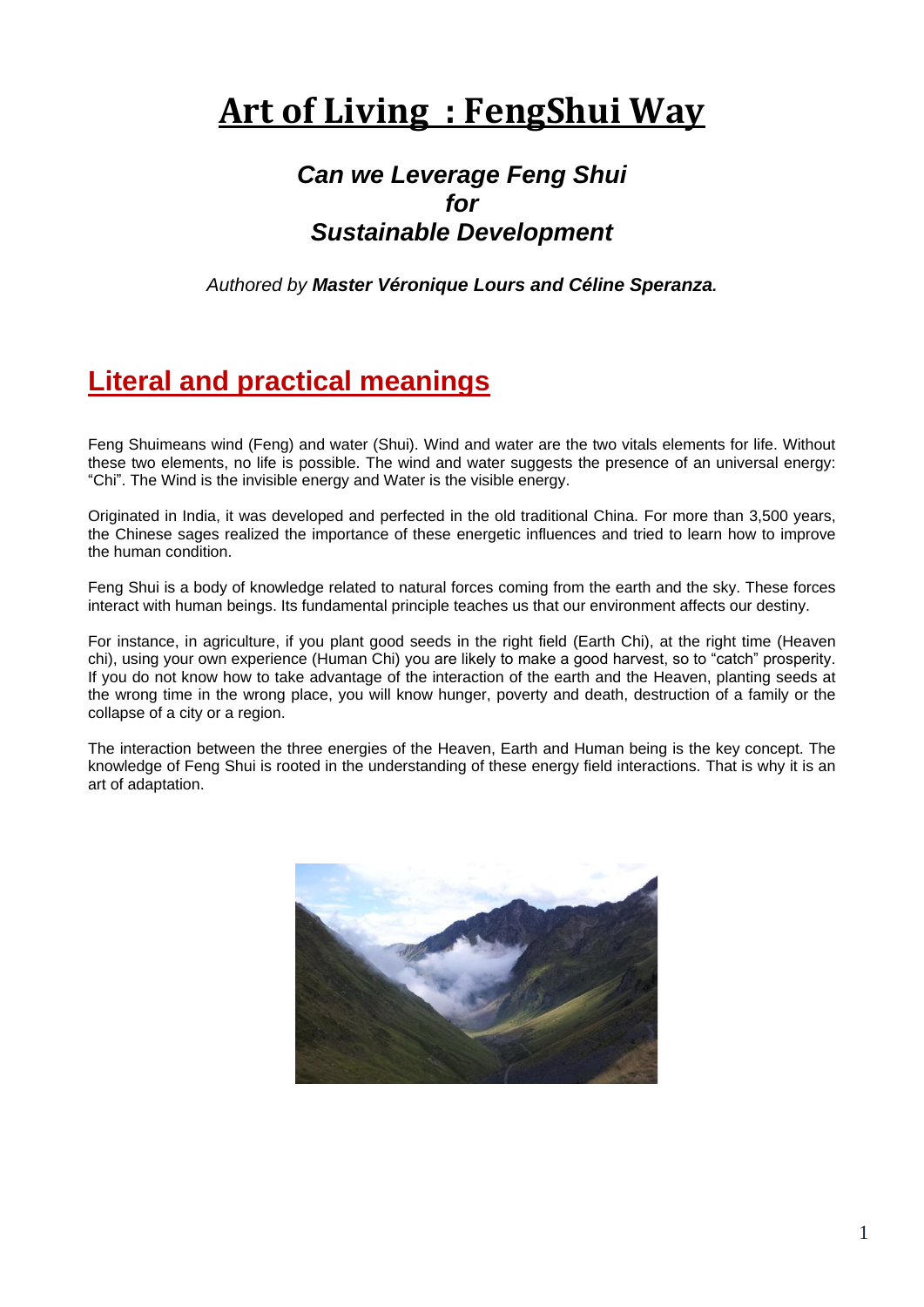FengShui is also called "earth acupuncture". Acupuncture is one of the eight disciplines of Chinese medicine. Its teaching aims at understanding the impact of forces and forms of nature on our health, psychology, behavior and destiny.

Chinese chose five elements of the nature to explain the functioning of the world, by attributing to each, a shape, a color palette, organs, movements, temperature, and directions. These five elements interact between themselves by cycles of help or support and destruction or control.



The strength of these elements varyaccording to the seasons: for example in the summer, the fire is in its season. So it is strong and can put out the water. On the other hand, the water in winter is in its season, it is strong and can put out the fire.



This figure speaks about time and space because it is based on the movement of the shadow created by the rotation of the sun on the earth during one day, with the alternation of day and night.

This second fundamental principle explains how the world is:

- Nothing is totally yin or totally yang. There is always a part of yin contained in the yang and conversely,
- The yin and the yang attract each other,
- Everything is transformed, any exchange as the law of the life.

It was through oral instruction that this knowledge spread throughout various parts of China. This oral teaching was enriched according to different places of life and landscape. The "form school" developed from the mountain regions and provided knowledge on the influence of shapes. It brought the famous saying: "energy follows the form and humans follow the energy". In areas with less prominent shapes the influence of compass directions and locations imposed the point of view of the "compass school", using calculations.

Both the "form school" and the "compass school" techniques are needed for a comprehensive Feng Shui analysis.

There are a few decades, Feng Shuiemigrated towards four Asian dragons : Singapore, South Korea, Taiwan and Hong-Kong which now appear among the best classification of the 2014 free market economyindex, published in the Wall Street Newspaper.Indeed, at the economic level, Feng Shui shows good results, such as the famous Bank of China in Hong Kong. Designed with Feng Shui techniques and built by the architect Leoh MING PEI, this buildingcontributes to the stable development of the Chinese economy.

However, to act at the economic level to develop a society is no longer enough and valid because our contemporary world is facing social problems which are not only economic but also simultaneously at the spiritual, nutritional, financial and energetic levels. This situation causes an unprecedented crisis.

#### **Spirituality, nutritional, financial and energetic issues must be addressed all together, at the same time.**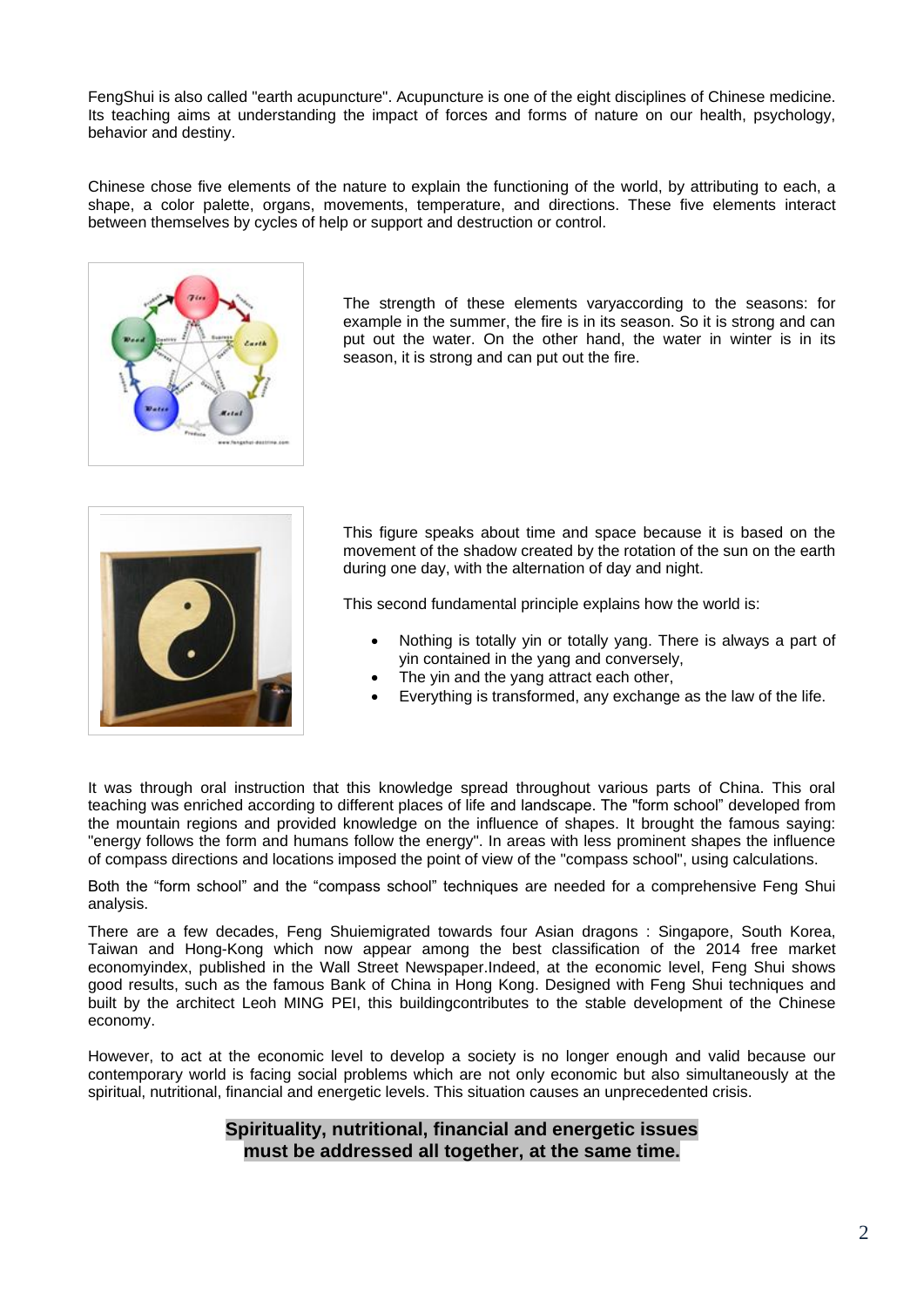It is how Feng Shui techniques work, so it can be used to solve environmental problems.

Feng Shui practices always give balanced solutions in order to harmonize finance, food, health and spirituality using the natural resources and respecting them. In this perspective, the attention on the urban planning and the landscapes is essential.

### **How itcan solve social problems**

#### **Feng Shui has a global approach**

In our big cities, the nature is almost forgotten. Green spaces have been reduced, the ground is paved. The Earth doesn"t breathe anymore. All the views around are blocked, and we have no more connection with the sky.



Effective alternative techniques exist and do not degrade the environment but **they** are not systematically employed because of economic and political issues.

Feng Shui can be very useful in helping to find appropriate and sustainable responses, finding solutions to solve various financial, economic, food, environmental and spiritual, that is shaking our contemporary world.

It is time to reintroduce and follow its old principles :

- Recognize the strength of Heaven: Open our consciousness to produce with more spirituality in mind. Also produce at the right moment.
- Encourage Human beings in their personal development : change their behavior,
- Improve the Earth: Produce locally,respectfully and with concern.

At the human level, encourage human beings in their personal development is key to produce without destroying the environment. We can make the best Feng Shui in the world, if man does not change his behavior, does not wake up and act, nothing will happen.

#### **The role and action of man is essential in any changes.**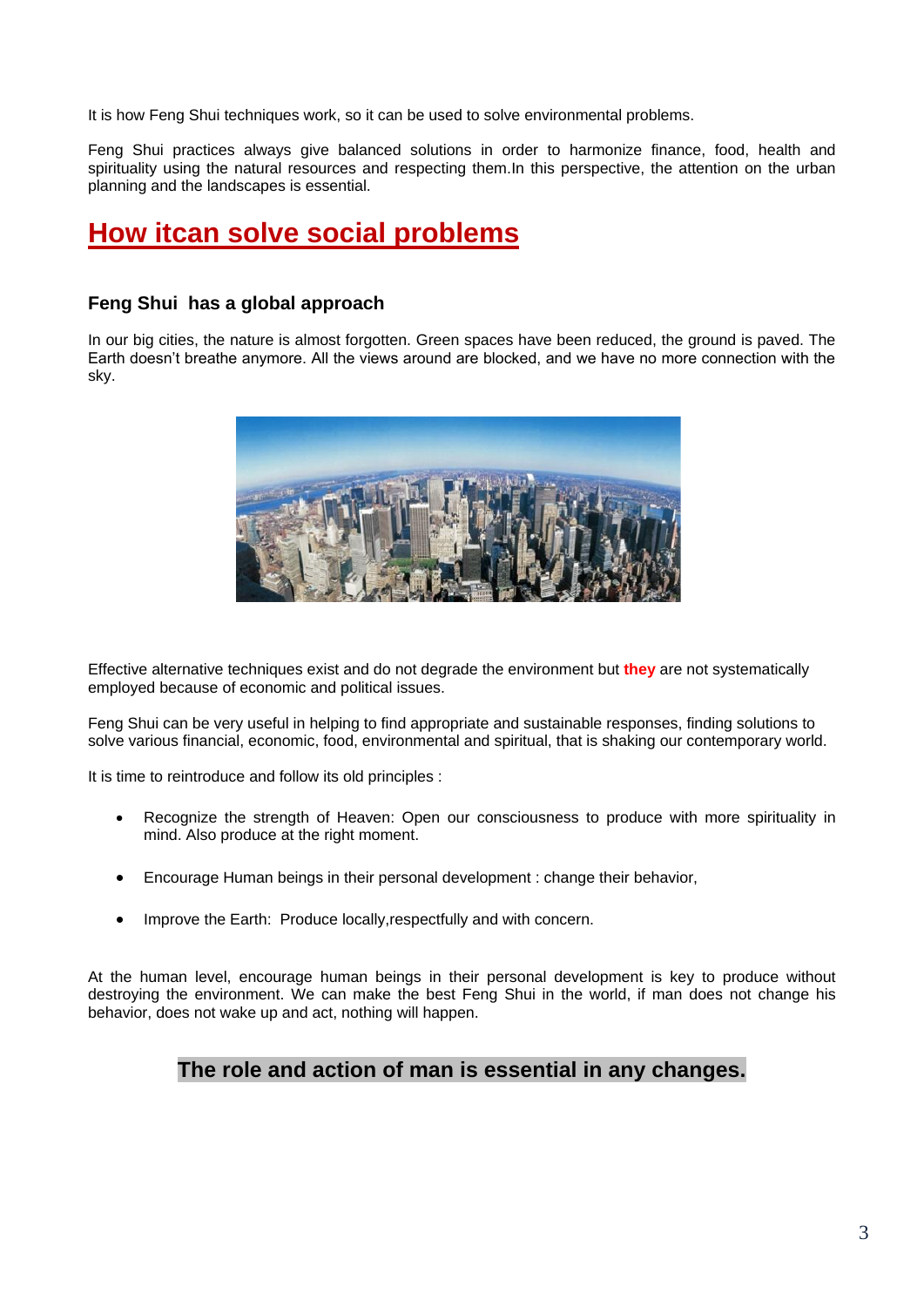How Feng Shui can influence humanbeing's behavior?

Here aresome clues:

Feng Shui considers any building as a living organism. Moreover, each geomagnetic sector is connected to one of our physiological organs:

In other words, in order to develop intelligence, the presence of a head (top of a building) is necessary. If there no visible roof, this means that the house has no "head" (no brain, no intelligence): in an Earth energy environment (horizontal or vertical rectangular shapes), if there is no roof edge, intelligence will not be favored. Indeed, for the Chinese, the tip of a rectangle symbolizes a pencil, so that the mind is used.



"Le crayon" : "The pen" in Lyon (France). Gives the vitality to the district.



Bells towers and roofs in Edimburg (Scottland). A university quality life.



Oxford University

Feng Shuihelpspersonal developmentbecause it opensourawareness about the existence ofthe links andmeaningsbetweengeomagnetic sectorsof our environments (from our house to the territory ofthe cityitself)and governs our daily lives.

If there is no mountain in the environment, or buildings with shaped forms (fire energy, by the natural action of fire that feeds the center of the Earth) the population living in these "head cut forms' will manifest some difficulties in developing their intelligence. Hence, aggressiveness can take place.

With Feng Shui knowledge, this scenario of violence can be stopped, while supplying solutions of renewable power production, putting rehabilitation programs in place. In dealing with the peaked roofs with shapes, this can also be the opportunity to install wind turbines in triangle forms (fire) on the top of roofs, and fits perfectly in the direction of sustainable development.

In this case, Feng Shui may also understand the local energy created by the landscape influences. Then it supports a specific economic activity within the spirit of sustainable development.

#### **How?**

By intervening on the environment for balancing in the forms the five elements and the yin & the yang:

**First example:** in some cities surrounding the old city centers which were built after the WWII in Europe, we can see a model of repetitive urbanization in which all residential buildings look the same.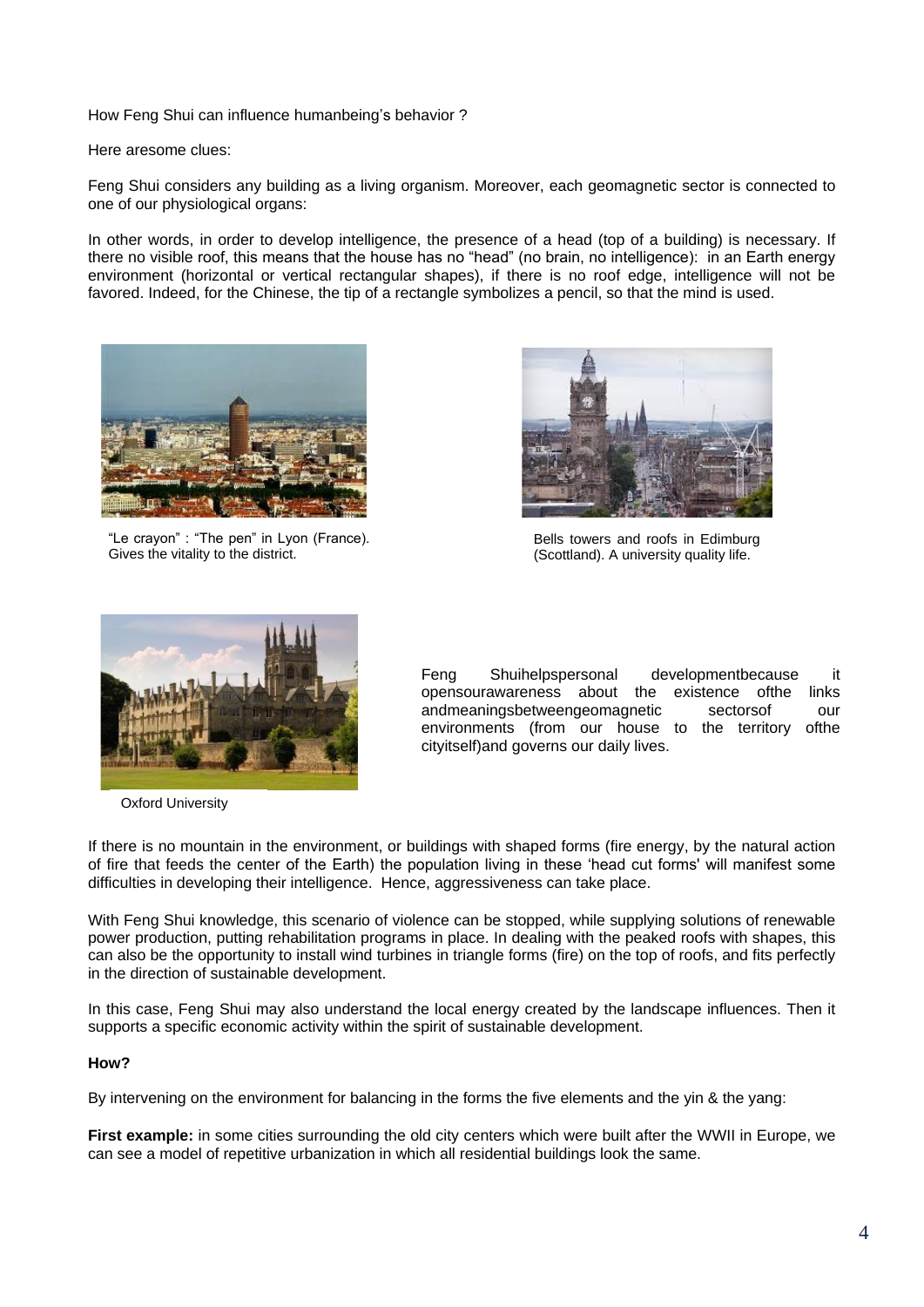

This building has a rectangular shape. The energy of this form is most "Earth". Earth can be either nurturing or destructive.Harmonyis a questionof balance. Too much earth can bury.

It is comprehensive thatpeople who live in these buildings, only based with rectangular shapes, can generate aggression in response to this act imposed byunconsciousness of builders.

The fact that these buildings are cube-shap<sup>claiming</sup> leadership(i.e.: gangs tend to stand out). Furthermore, according to the law of nature's mimicry, these forms,everywhere the same, with no realcontrast, can"t favourmental evolution and so, develop small aggressive groups

Earth shaped buildings can be good if composed with fire, metal or water shape, itself or in the environment: fire will give it strength if too weak, metal will drain it if too strong, and a fair quantity of water can assure it **'s**economic future if properly located.

The task of Feng Shui will be to grant the premises according to the activity in order to create the link, facilitate trade and support their development.

According to the principle of cause and effect, humans react to the ambient energy, which itself is only a result of surrounding forms:For instance, if there is garbage near your front door, you will feel disturbed every day when you enter or leave your home. Your life will not be easy. On the contrary, if you can see some trees in a park which send you their live energies, your life will be better.

**Second example:** Many villages in our countries have suffered from the exodus of people after the WWII to the benefit of towns. Today 50 % of the world's population lives in towns. Numbers of agricultural villages are now emptied of their population. They are struggling to survive, facing the disappearance of small farms, know-how and the destruction of landscapes.

From the Feng Shui point of view, the spring of energy present in villages is more fragile than those of powerful cities. So rethinking the flow of Chi in the development of a village can revitalize the activities and population. Feng Shui techniques can maintain and develop the population in these regions. So, a new kind of economy (tourism, renewable energy, local organic farming, social cohesion and safeguarding of assets) may occur.

**Final example:** The globalization across the planet comes with huge work of connecting systems of logistics and information. A better distribution of information networks (telephone, Internet...) and also the guarantee of transport enable the best solution for a global development, according to the scientists.

From the Feng Shui point of view, the placement of these infrastructures and, in particular, stations, airports, motorway will act decisively on the development or the marginalization of a town. Their location must be defined with a strong attention.

These three non-exhaustive examples show how Feng Shui techniques can participate to accompany the societal changes we face today. Now you can easily imagine the construction of shops, businesses, factories, making good use of some sites whose energy is conducive to work and perform, or resting while other sectors of the place would be completely avoided. Feng Shui consultations can be driven to improve the organization of a village in a difficult environment using the natural forces.

#### **It is important to help people change their behavior and to promote their well-being, make them more caring, be positive and responsible and be respectful to the nature.**

The balance of the forms with the five elements and yin and yang is one of the good answers to encourage men to change and in extension to change the society. By improving the shape of their environment. When a majority of men change their behaviour, 60% of the work will be done. It only remains to develop and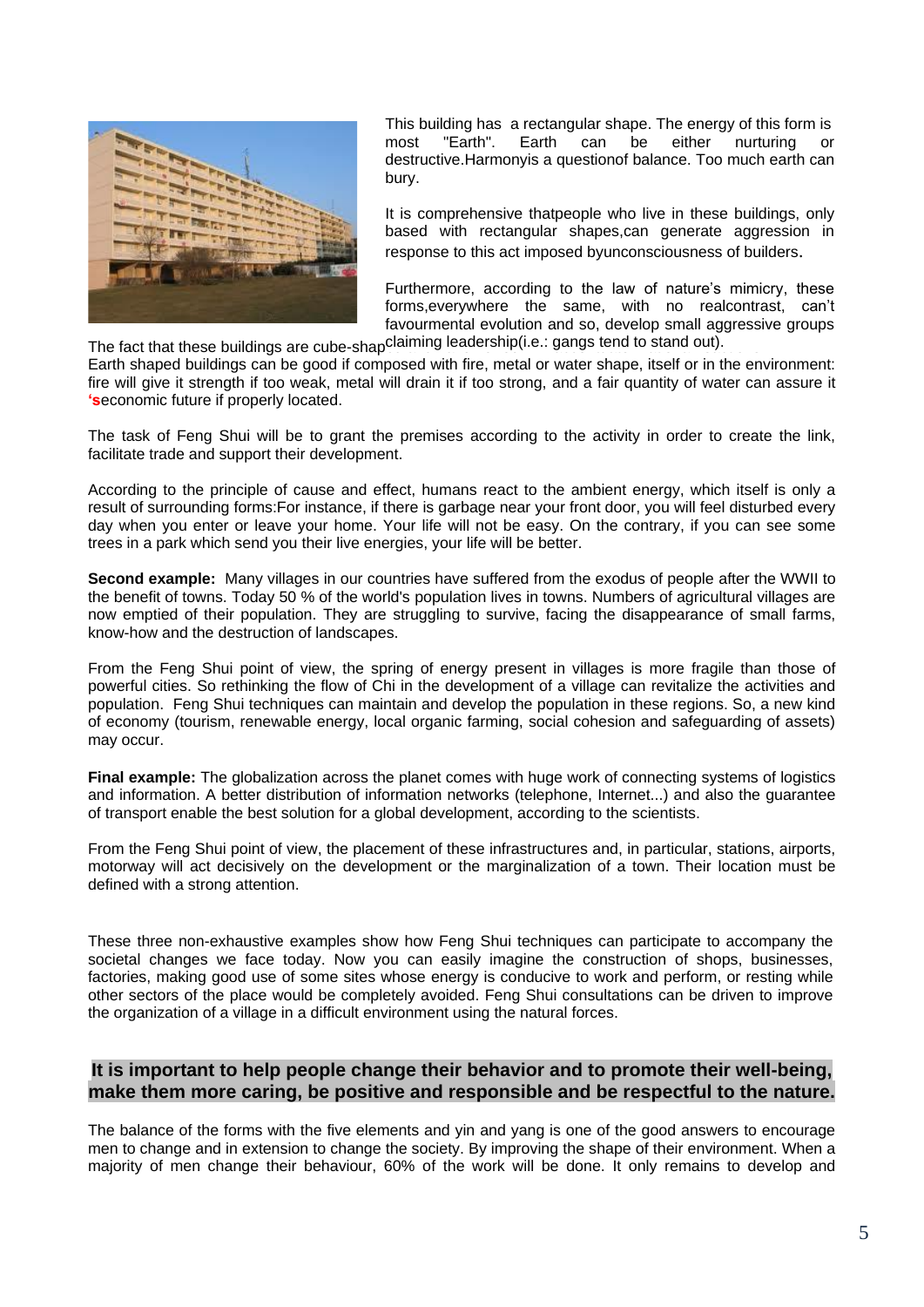implement technological resources offered by the living energies of our planet: Earth, Water, Fire, Metal, Wood, Wind.

### **Reconnect the man with the nature:**

The natural elements used in the fundamental principles of Feng Shui are the ones found in the techniques of sustainable development.

With the sustainable development, the West joins the East in its understanding of the natural resources, by replacing them in the center stage to guarantee our health and the planet one.

The board below presents the energy characteristics in their aspects yin yang and of movement. The information in last column indicates the link with the techniques of the sustainable development.

They are also transformed by man, the success for a sustainable development:

| Name of the<br>5 Energies | <b>Description</b>                                              | Yang aspect               | Yin aspect<br>(transformed by men)                                      | Sustainable development                                   |
|---------------------------|-----------------------------------------------------------------|---------------------------|-------------------------------------------------------------------------|-----------------------------------------------------------|
| Wood                      | Upward movement of<br>the thrust of a plant                     | Forest                    | Crop                                                                    | Bio mass, maintaining bio<br>diversity of flora and fauna |
| Fire                      | Eccentric movement<br>and even explosive                        | Fire in the earth         | Electricity Hooven, candle,                                             | Solar energy                                              |
| Earth                     | Indicates a<br>transformation (e.g:<br>the flower into a fruit) | <b>Mountains</b>          | Agriculture                                                             | Earth, straw constructions,<br>Organical culture          |
| Metal                     | Product of a<br>concentric<br>concentration                     | Mining,                   | Iron industry, jewellery,<br>Money automobile and<br>aerospace industry | Recycling metals                                          |
| Water                     | It is a fluid movement<br>of flow; travel                       | Rain, sea, river,<br>lake | Domestic waster, dams                                                   | Hydro power, harvesting rain,<br>wastewater recycling     |

From the point of view of the urban planning, Xiangqia CHEN et Jianguo WU, in their publication "Sustainable landscape architecture" explain that the real production of sustainable and ecological architectural landscapes will be possible only provided that it has for guide the oldChinese philosophy named: " unity of the man with the nature ".

## **To conclude:**

#### **Spirituality is the path that gives us access to the meaning and essence of life. Feng Shui is a highly spiritual discipline that allows the opening of consciousness**

Human life is governed by the laws of society, defined by men themselves. If men change to become more ethical, human, ecologically oriented and show respect towards nature, society will change for the benefit of all. A society living in consciousness is a spiritual society.

#### **FengShui gives the opportunity to bind and link each thing, each action in a global development process proceeding intelligently with the forces of Nature and the environment.**